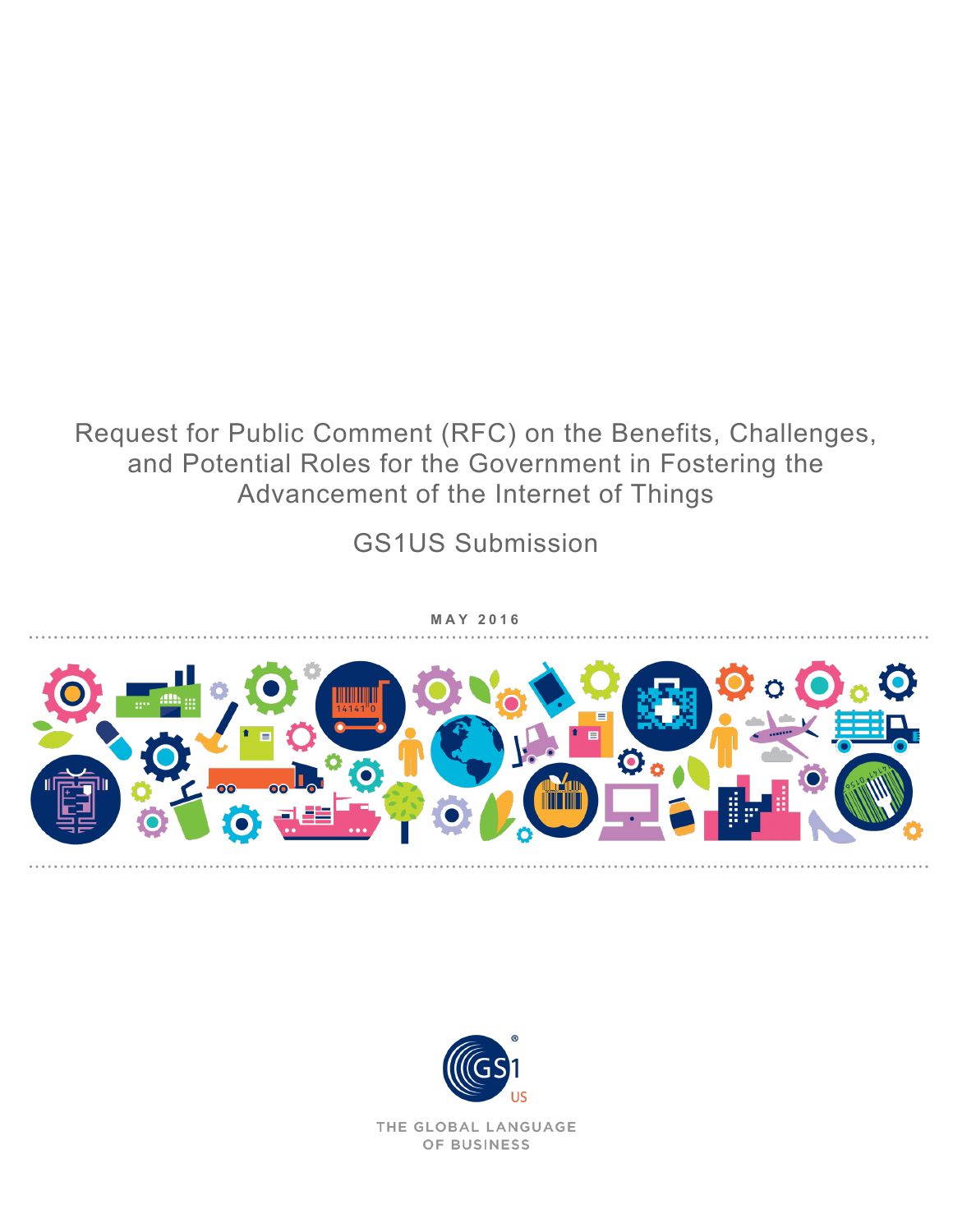

| Request for Public Comment on the Benefits, Challenges, and Potential Roles for the Government in Fostering |  |
|-------------------------------------------------------------------------------------------------------------|--|
| A Response to the National Telecommunictions and Information Administration (NTIA)4                         |  |
|                                                                                                             |  |
|                                                                                                             |  |
|                                                                                                             |  |
|                                                                                                             |  |
|                                                                                                             |  |
|                                                                                                             |  |
|                                                                                                             |  |
|                                                                                                             |  |
|                                                                                                             |  |
|                                                                                                             |  |
|                                                                                                             |  |
|                                                                                                             |  |
|                                                                                                             |  |
|                                                                                                             |  |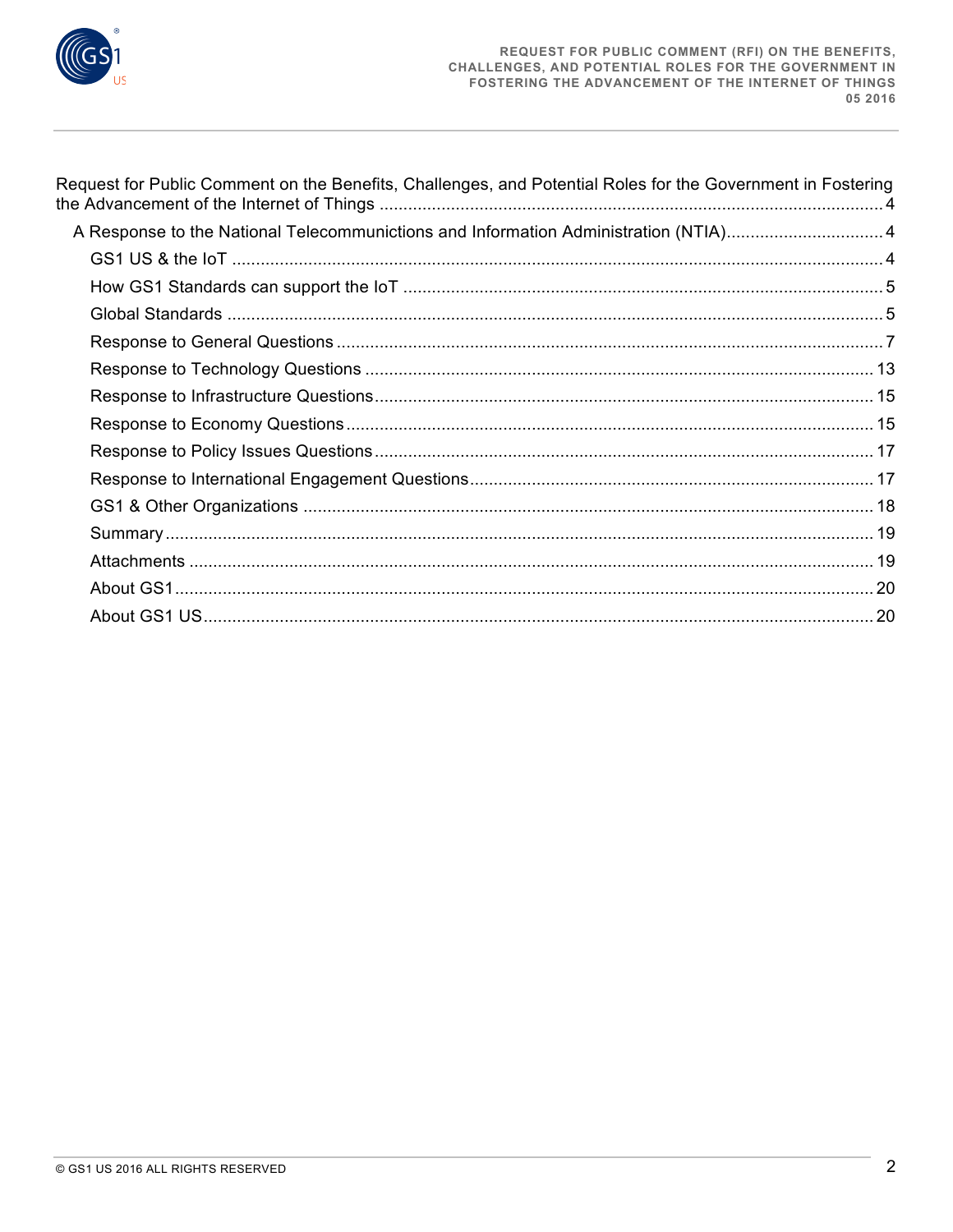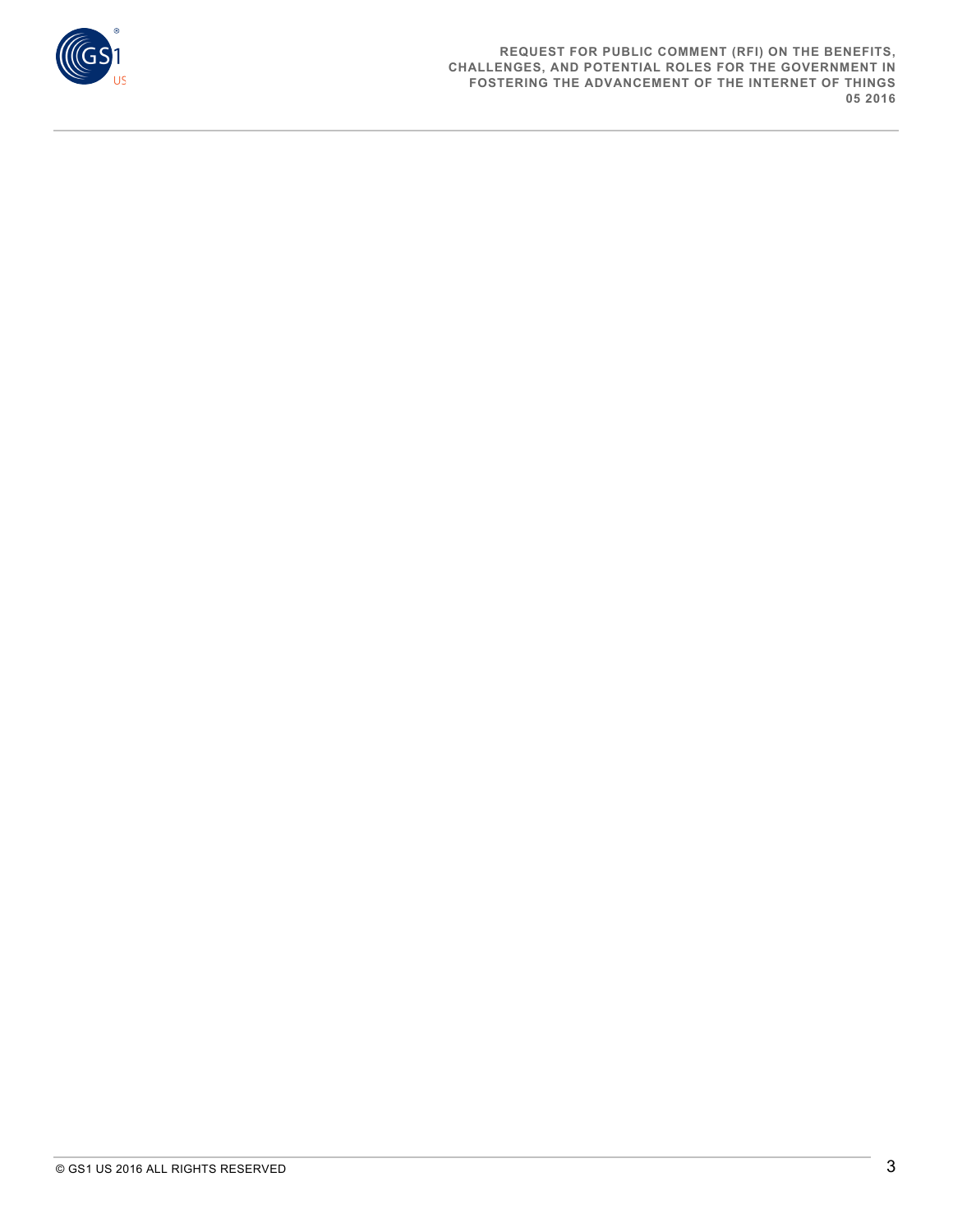**Request for Public Comment on the Benefits, Challenges, and Potential Roles for the Government in Fostering the Advancement of the Internet of Things**

**A RESPONSE TO THE NATIONAL TELECOMMUNICTIONS AND INFORMATION ADMINISTRATION ( NTIA )**

GS1 US would like to thank the National Telecommunications and Information Administration (NTIA) and the US Department of Commerce (DOC) for the opportunity to respond to the Request for Public Comment on benefits, challenges, and potential roles for the government in fostering the advancement of the Internet of Things (IoT).

# GS1 US & the IoT

The Internet of Things (IoT) is the concept of many objects, smart devices, machines, consumers, patients and services being increasingly connected to solve problems in new and more effective ways. The vision behind the concept is that increased connectivity will facilitate automation, visibility and access to services. The IoT promises to enable humans to improve their quality of life and to enable commercial companies and governmental organizations to increase the efficiency of supplying goods and services to levels never reached before in history.

The IoT is not any single, specific new technology. The IoT is here now and has actually been around us for many years. The roots of the GS1 system, born in the early 1970s started with a unique identifier for consumer goods represented in a machine readable form. This simple technology enabled users to connect products with services. The initial offering transformed the way retail stores managed their checkout operations. Forty-five years later the very same technology is the core enabler for an ever increasing range of services offered to consumers to find information about products, to buy them or to compare price and delivery conditions.

In the late 1990s, The Auto-ID Center at the Massachusetts Institute of Technology (MIT) developed the Electronic Product Code (EPC) concept. They coined the term "Internet of Things", which envisioned things connected to object-specific data on the Internet using an EPC as a unique identity for a specific thing. In 2003, GS1 assumed responsibility for this work by developing EPC standards and by helping to drive implementation of the concept to address real-world business needs.

The architecture of any IoT implementation must ensure that any object can be seamlessly identified across industries and domains, and that data can be exchanged in an interoperable, unambiguous, and scalable manner.

Different identifiers are needed for different purposes. Broadly speaking one can distinguish two main categories of identification requirements:

- 1) Object Identifiers, which are used for uniquely and persistently identifying physical and virtual objects. The GS1 standards meet this requirement perfectly.
- 2) Communication identifiers, which are used to identify uniquely devices in the scope of communications with other devices, including internet-based communications. Typical examples include IPv4 and IPv6 IP addresses.



THE GLOBAL LANGUAGE **OFBUSINESS** 

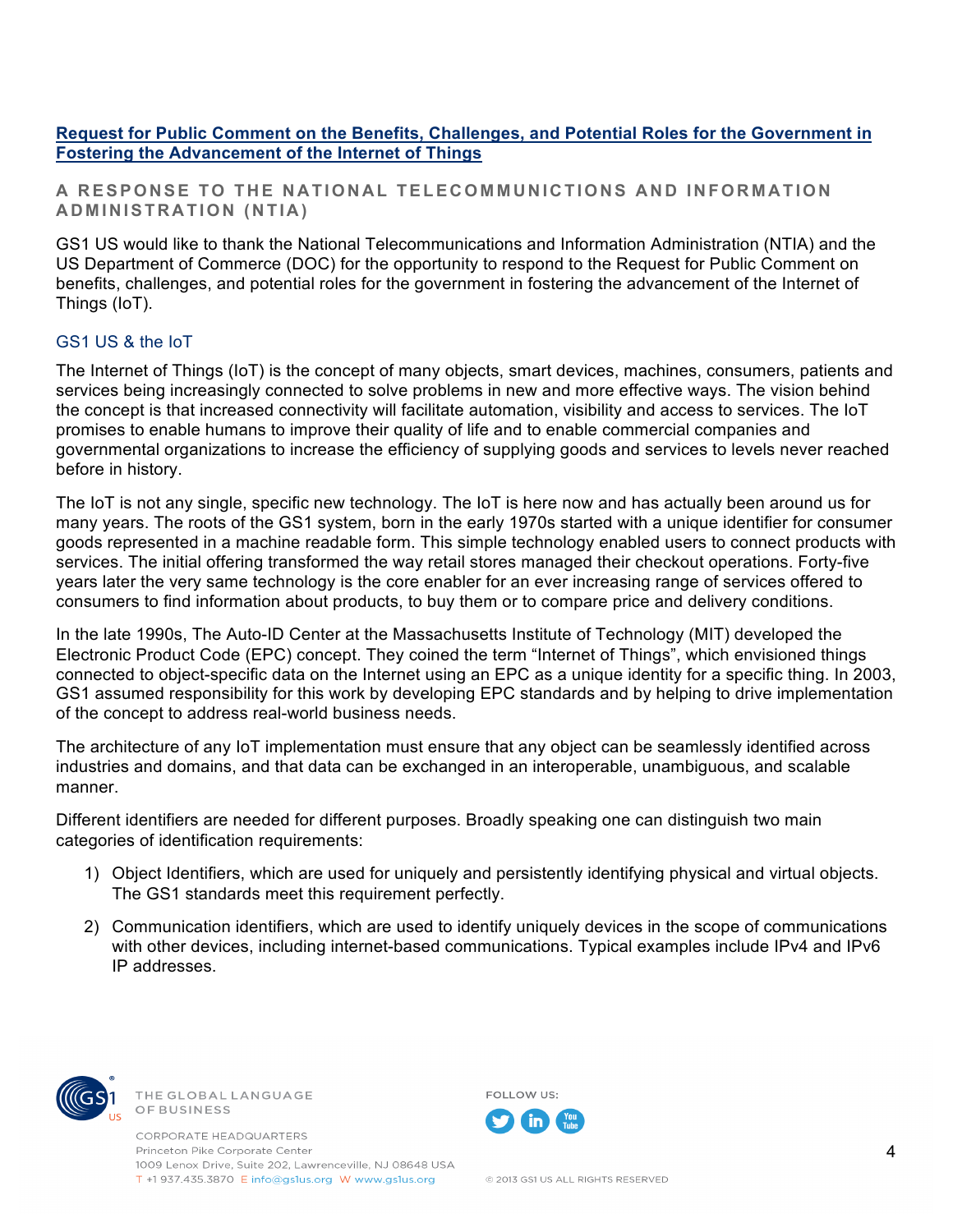GS1's "Global Language of Business" connects the physical and digital worlds, laying the foundation for the IoT. The unique identification of objects, assets, locations, etc. (things) and automatic data capture, powered by GS1 barcodes and EPC/RFID, enables interoperability and is a key requirement for the IoT. The very same identifier that has been utilized in traditional commerce at the point of sale for over 40 years is now being used in digital commerce by companies like Amazon, eBay, and Google, The IoT is driving increased connectivity of "things" – which leads to massive data collection. Seamless, trusted sharing of "big data" is enabled by GS1 standards. Data quality is more important than ever and GS1 standards provide the foundation for accurate, sharable, searchable and linkable data.

## How GS1 Standards can support the IoT

GS1 US is a global voluntary consensus standards body serving more than 300,000 businesses across 25 industries. We provide support services, tools, education, and training on the GS1 System of Standards. We lead industry initiatives in Apparel and General Merchandise, Foodservice, Healthcare, and Retail Grocery. We connect communities through events and online forums. GS1 Standards are the global language of business a language for identifying, capturing, and sharing information about products, business locations, and more; automatically and accurately, so that anyone who wants that information can understand it, no matter who or where they are.

GS1 has long experience in issuing identification and managing reference data in an international setting. In many IoT scenarios, products are communicating with one another in a variety of ways. GS1 standards provide the foundation for product identification and are therefore an important component of many IoT applications, particularly in the retail and home environments. By using the open identification standards already in use globally and governed by industry, there is no need to develop new systems of identification. We have sponsored research related to identification and the IoT at the Auto ID Labs at the University of Cambridge (United Kingdom), Fudan University (China), KAIST (South Korea), Keio University (Japan), Massachusetts Institute of Technology (USA), University of St. Gallen/ETH Zurich (Switzerland),and the University of Adelaide (Australia).

GS1's standards for identification and electronic commerce are the most widely accepted standards of their kind in the world. Consumers are familiar with GS1's GTIN or Global Trade Item Number (known as the Universal Product Code or U.P.C. in North America, and the European Article Numbering code or EAN elsewhere in the world), which appears on the labels of consumer products in 150 countries around the world. Less visible to consumers, but equally important, are GS1's identifiers for legal entity identification (the GLN) which are an integral part of electronic commerce messaging between trading partners around the world.

Since its founding nearly 40 years ago, GS1 has grown to include 2 million end user organizations worldwide who participate in GS1 through 111 country-based Member Organizations. Through the work of its end user members, GS1 sets standards for identification of physical products, legal entities, and electronic messaging that are used in twenty-five different segments of the global economy. GS1 has issued over 40 million product identifiers and 1.5 million legal entity identifiers to date. GS1's Global Data Synchronization Network (GDSN) today manages reference data for over 20 million product identifiers across 150 countries. The underlying standards are developed by the participating end user member companies, with GS1 providing facilitation of the process.

## Global Standards

The GS1 System is an integrated suite of open global standards that provide supply-chain visibility through the accurate identification, capture, and sharing of information regarding products, locations, assets, and services.



THE GLOBAL LANGUAGE **OFBUSINESS** 

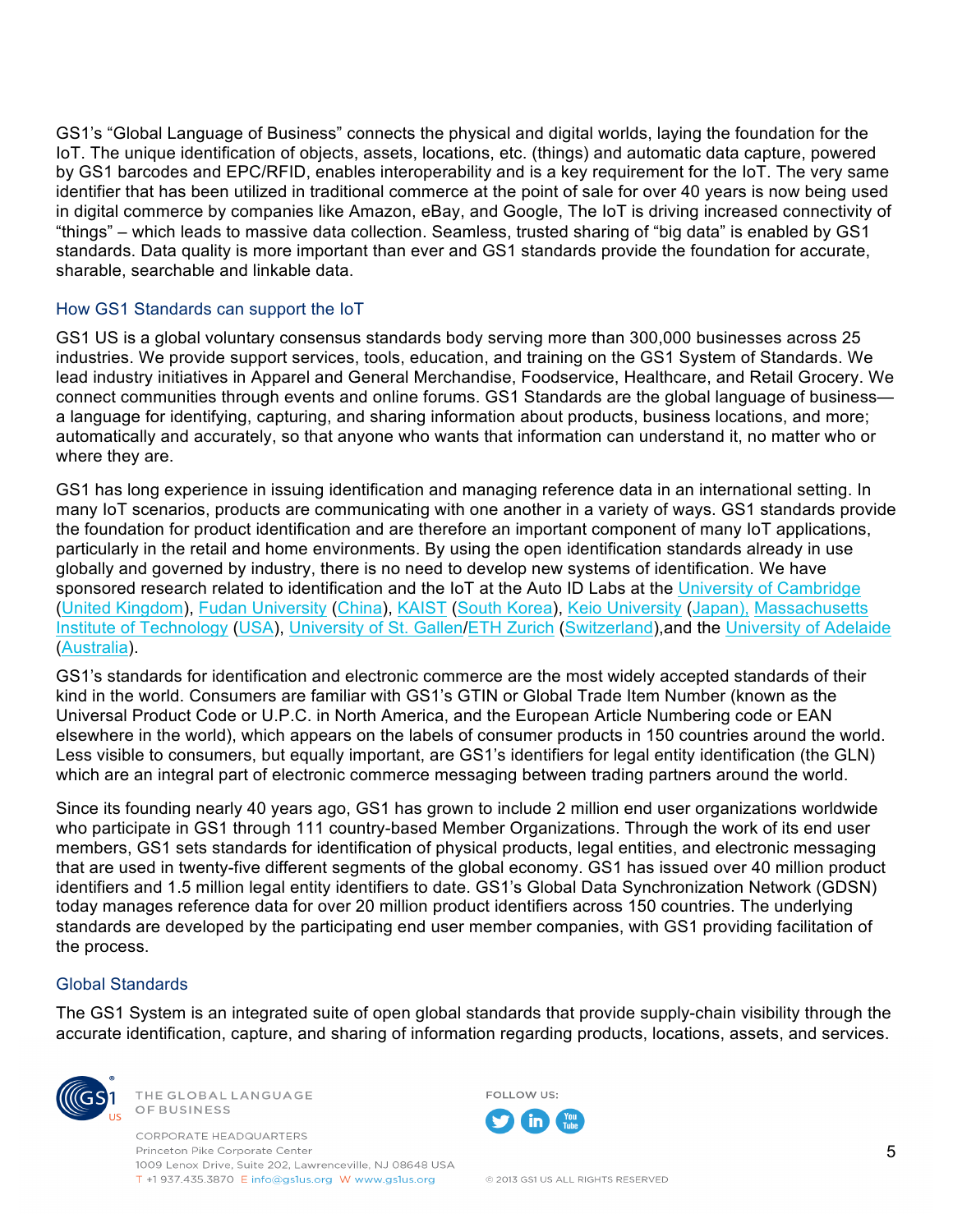Using GS1 Identification Numbers, companies and organizations around the world are able to globally and uniquely identify physical things like commercial products, locations, assets, and logistic units as well as logical things like corporations or a service relationship between distributor and operator. When this powerful identification system is combined with the Global Data Synchronization Network (GDSN), the connection is made between these physical or logical things and the information the supply chain needs about them.

GS1 Identification Numbers provide the link between a product and the information pertaining to it. When a company assigns a GS1 Identification Number to a product, they define a set of standardized information about the product (e.g., size, weight, location, etc.). The GS1 System specifies standardized information for products, such as core data like selling unit and product dimensions. Standardized information about commercial entities includes core data like location information about a warehouse or restaurant. Once defined by the company, the standardized product information can be stored and shared with trading partners.



GS1 provides solutions for identifying "things" and for connecting the identifiers to the Internet. The GS1 standards for identification provide the means to identify real-world entities so that they may be the subject of electronic information that is stored and/or communicated by end users. The GS1 identification standards include unique identifiers (called GS1 identification keys), which may be used by an information system to refer unambiguously to a real-world entity such as a trade item, logistics unit, physical location, document, service relationship or other entity.



THE GLOBAL LANGUAGE **OFBUSINESS** 

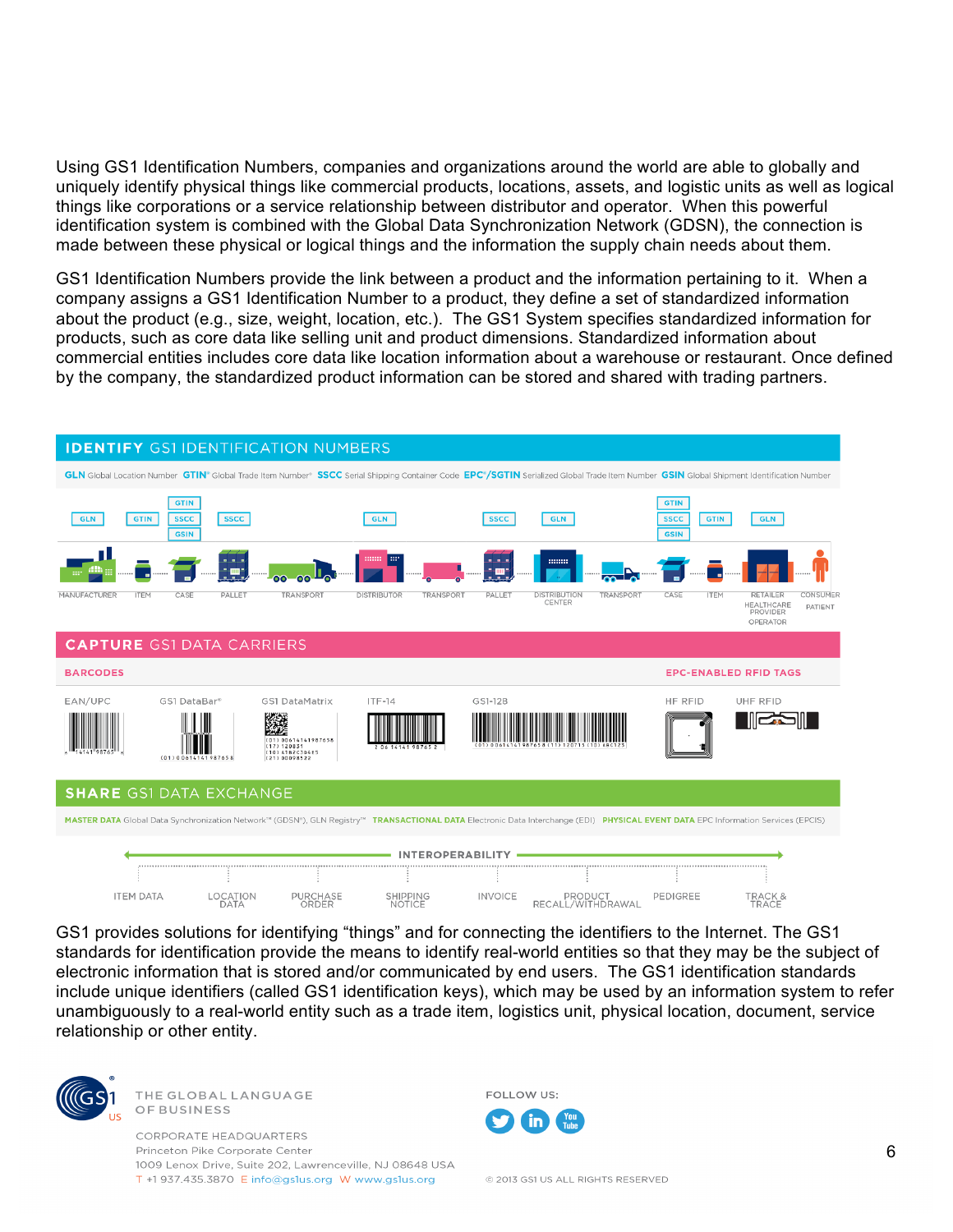GS1 standards provide the means to automatically identify, capture, and share data that is carried directly on physical objects, bridging the world of physical things and the world of electronic information. The growth of the IoT will require persistent identifiers for everything that needs to be accessed and monitored. The GS1 identification system is designed in a generic way that makes it suitable for virtually any IoT application that connects things.

# Identify: Globally Unique Identification

The GS1 System provides globally accepted identification numbers to provide a common language for communicating information from company to company. The GS1 Identification Number for products is the Global Trade Item Number (GTIN). For decades, the GTIN has facilitated the sharing and communication of product information among supply-chain partners. Moreover, it has provided the foundation for innovative improvements in supplychain management for many American industries, including the impressive and well documented advances in the retail and grocery industries directly attributable to their adoption and implementation of GTINs in particular and the GS1 System in general.

# Capture Product Information

The GS1 System uses approved barcode symbologies and EPC-enabled RFID tags to encode GS1 Identification Numbers that uniquely identify products, trade items, logistic units, locations, assets, and service relations worldwide.

## Share Product Information

The GS1 System provides a standardized approach for sharing different types of information including: **Master** data providing descriptive attributes of items; **Transaction** data consisting of business transactions exchanged between two parties; **Visibility event** data tracking objects in the supply chain

A growing set of IoT applications will lead to an increasing demand for accessing and sharing data ubiquitously. Companies can implement one method or a combination of all three depending on what information they want to capture and share with trading partners and other interested parties.

## Response to General Questions

## **1. Are the challenges and opportunities arising from IoT similar to those that governments and societies have previously addressed with existing technologies, or are they different, and if so, how?**

GS1 US understands firsthand the difficulties in developing and introducing new technologies. For example, few people remember the swirl of controversy that surrounded the introduction of the barcode in retail settings. While now ubiquitous, like the IoT, at it's introduction, the bar code was hard for consumers to understand and there was widespread opposition to its use. Today, it is difficult to imagine a world without the benefits of barcodes, such as faster checkouts and the lower prices enabled by improved supply chain management. The changes implemented in the business world with relation to the barcode had far reaching implications which continue to benefit industry today. An entire ecosystem based on the identification of goods and the associated management of such information has led to complete business and supply chain transformation. We see the same development process for the IoT in retail and consumer environments.



THE GLOBAL LANGUAGE **OFBUSINESS** 







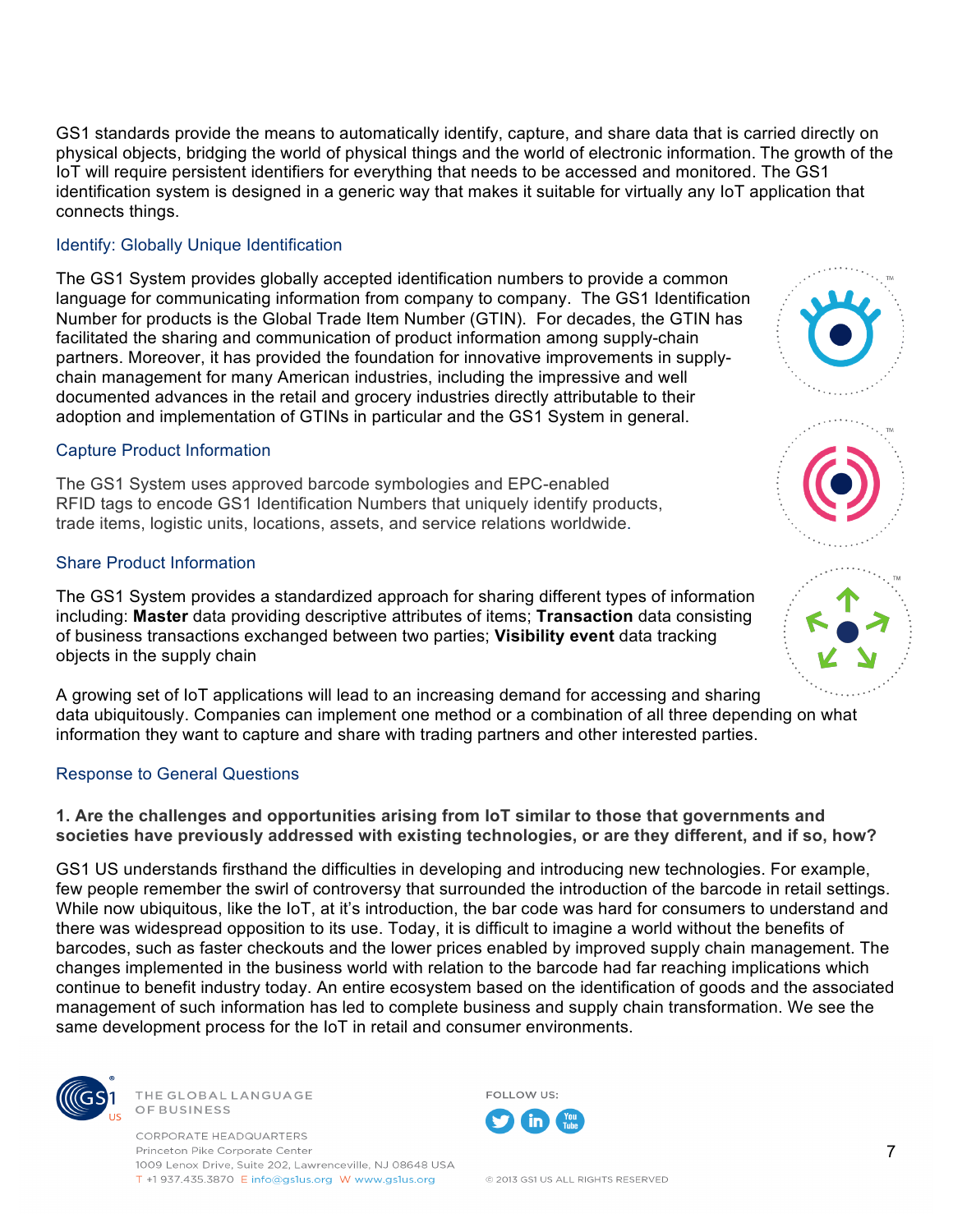Controversies such as those involving the introduction of barcodes in the 1970s have helped GS1 to understand the importance of broadly inclusive processes in developing appropriate and responsible policies. As an organization devoted to the development of standards that allow for global interoperability, we are convinced of the importance of requiring interoperability in the public policy domain.

#### **a. What are the novel technological challenges presented by IoT relative to existing technological infrastructure and devices, if any? What makes them novel?**

The IoT largely assumes access to reliable high speed internet, which is still lacking in more rural parts of the US. The need for infrastructure is not just in-store, but literally everywhere to ensure connectivity of IoT enabled devices. In order for the benefits of the IoT to become a reality, increased presence and reliability of internet infrastructure is needed. The fact remains that while much of the developed world enjoys easily available high speed wireless connectivity, many areas still do not.

According to a 2015 United Nations report, broadband internet is failing to reach billions of people living in the developing world, including 90% of those living in the poorest nations. The State of Broadband (http://www.broadbandcommission.org/Documents/reports/bb-annualreport2015.pdf), produced by the UN Broadband Commission also shows that 57% of the world's population, with no access to a broadband connection, is unable to leverage the economic and social benefits of the Internet.

Better access in-store and on the move not only allows consumers to interact with connected products, but also enables smart objects such as buildings, transportation vehicles, and data-collection and reporting centers to interact via the internet, providing services and system health monitoring undreamt of until now.

In addition to robust internet coverage, a method of communicating the relevant data is needed. That data must be represented accurately in many different iterations, be shareable and linkable. Given this degree of complexity and scale, it is essential that a common language for the capture and share of IoT related data, along with an agreed upon set of open, non-proprietary, standards be used. GS1 US believes that the IoT can leverage the existing common global language of business made possible through our identification, capture and share standards for product and location data.

#### **b. What are the novel policy challenges presented by IoT relative to existing technology policy issues, if any? Why are they novel? Can existing policies and policy approaches address these new challenges, and if not, why?**

Several novel policy challenges for consideration might include:

## **Environmental impact**

With the exponential growth of connected peripheral devices that make up the IoT, consideration must be given to the environmental costs of fabrication and disposal of these devices. Can the government incentivize the development of environmentally benign manufacturing and disposal techniques for these devices and associated communication hardware?

#### **Energy consumption issues**

The peripheral connected devices; communication infrastructure, cloud data storage and analysis all require energy to function. As the number of sensors grow exponentially so too does the supporting hardware. Is the US national grid set up to meet this rising energy demand? If not, how far in the future will the energy budget no longer be balanced? Policy creation should include Department of Energy expertise to see how government can help meet this rising demand and what research and development efforts need to be prioritized.



THE GLOBAL LANGUAGE **OFBUSINESS** 



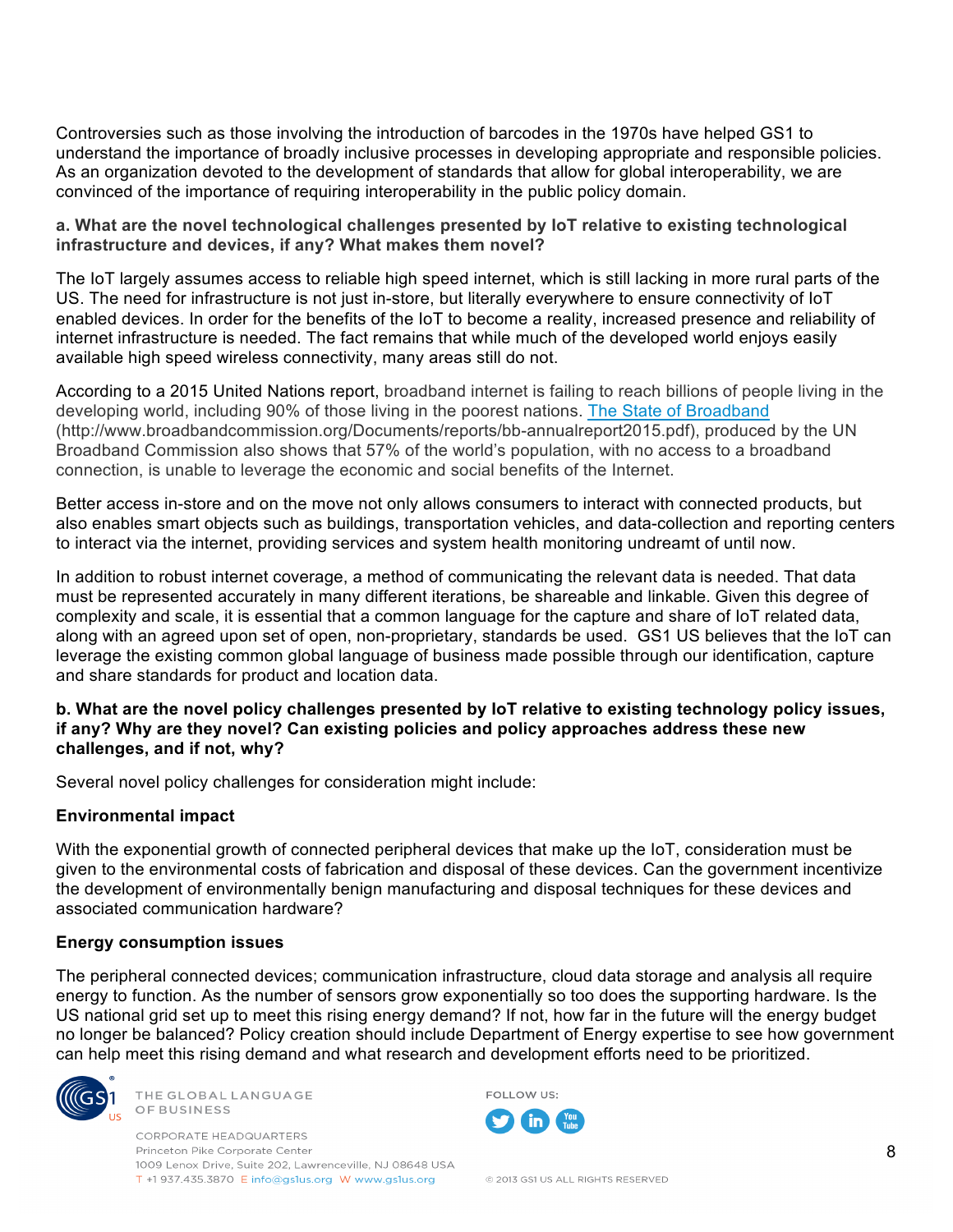## **Security and architectural issues**

Security and architecture go hand in hand for developing a secure IoT. Many IoT eco-systems today are heterogeneous and there are no agreed upon best practices of implementing them. For example, a network of sensors communicating over Bluetooth may interface with another type of sensor system using unsecured Wi-Fi. Even if the Bluetooth network is secure, the loosely coupled nature of the connectivity makes the entire system only as strong as the weakest link – in this case the unsecured Wi-Fi.

Second, we strongly advocate for open standards that reflect the best architectural choices. Open architectures prevent the development of silo'ed eco-systems that don't work well together. Furthermore, they provide the crowd sourced scrutiny and consensus necessary for true security.

#### **Test beds for bullet-proof design**

The government is uniquely positioned to provide a test-bed in which to incubate and test various best practices for the IoT eco-system development. For example, the government could use one of the national parks to test various standards and architectures used to control sensors and actuators deployed in an environment. Companies could cooperate to control electronic signage, watering systems, cameras and so on — with an agency or an industrial committee chosen by the government monitoring emerging issues such as security, privacy, emerging practices and standards. Just like the internet was incubated and launched by ARPA's initiative to network computers in labs, academia and industry, so too can the government play a vital role in shaping the practical development of secure, scalable IoT systems.

#### **c. What are the most significant new opportunities and/or benefits created by IoT, be they technological, policy, or economic?**

The IoT will help businesses not only to increase their operational efficiency (e.g., by reducing waste in supply chains due to smarter cool chain monitoring), but also to ensure that the products we consume are safe, particularly in areas such as food and pharmaceuticals. IoT technologies help in the fight against counterfeiting and adulteration of products with automated collection and checking of traceability data that can be used to detect gaps and inconsistencies in the entire lifecycle of products. This allows for quickly detecting potential counterfeit products at the point of introduction into supply chains and preventing them from distribution further downstream and reaching consumers. Another example includes the use of technology for sustainability through monitoring our environment and automatically taking effective corrective action in order to reduce risks to our health. For example, sensors can be used to monitor air quality and be linked to traffic control systems that restrict or divert traffic flows if air pollution levels exceed a safe level.

The mega trend of the IoT of continuously merging the physical and digital worlds also affects consumers and their behavior. Smart phones are ubiquitously available and act as the medium for consumers to connect the physical and digital worlds. This brings the IoT into a personal context and empowers the consumer to leverage its benefits. What results is a shift from traditional "big data" thinking where companies own all the data to "consumer big data" where the consumer is able to establish and drive a dialogue with his peers, social network, brands, and retailers. The IoT has the potential to help consumers live healthier lives and enjoy smarter and faster decision-making to discover healthy and sustainable products more easily. It has the potential to increase the standard of living by adjusting our home environment automatically to our preferences, saving energy thanks to consumption feedback of smart meters and devices. It has the potential to help managing our lives better with automated tracking of spending in various dimensions (e.g., Co2 footprint, financial transaction, calories consumed, etc.) thanks to automated feedback and digital receipts.



THE GLOBAL LANGUAGE **OFBUSINESS** 

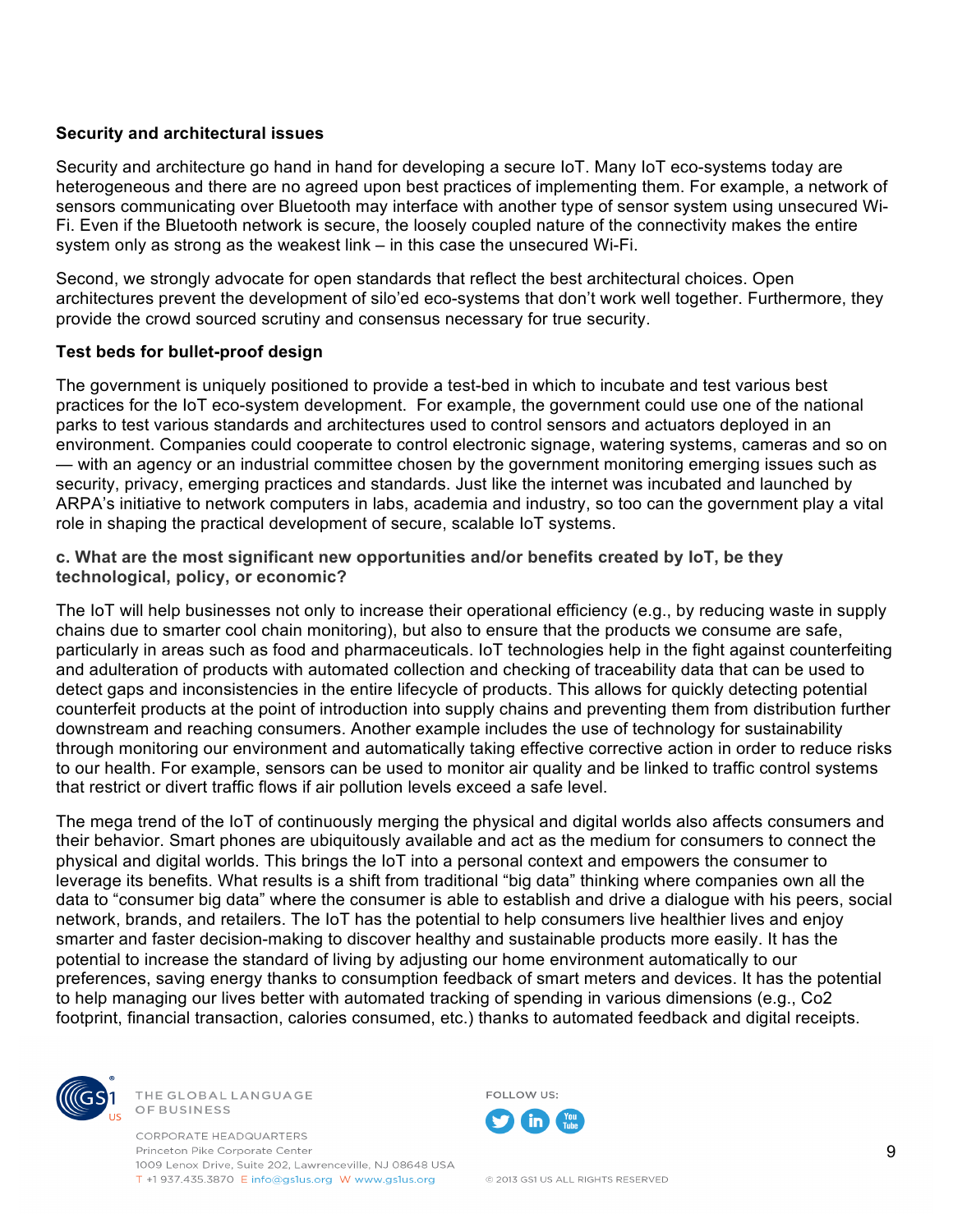**2. The term "Internet of Things" and related concepts have been defined by multiple organizations, including parts of the U.S. Government such as NIST and the FTC, through policy briefs and reference architectures. [8] What definition(s) should we use in examining the IoT landscape and why? What is at stake in the differences between definitions of IoT? What are the strengths and limitations, if any, associated with these definitions?**

There is no universally agreed upon IoT definition. Many bodies have independently designed their own interpretations. This is because the IoT is a concept rather than a specific technology and different organisations tend to define it from their perspective. Kevin Ashton, director at the time of the MIT Labs Auto-ID Center (partially funded by GS1 US,) coined the term "Internet of Things" (IoT). This term refers to a collection of technologies that enable existing Internet technologies and applications (including the World Wide Web) to interface more seamlessly with physical objects, locations, and processes happening in the real world, so that interactions in the physical world can be exchanged and used to remotely monitor operations and make them more efficient.

The Internet of Things is closely related to new technology paradigms such as pervasive computing and ubiquitous computing. A number of technologies contribute to enabling the vision of the Internet of Things. These include hardware technologies such as sensors and actuators, barcodes, radio-frequency identification (RFID) tags and readers, geolocation technologies such as GPS, as well as software technologies such as complex event processing, machine learning, machine vision technologies, data analysis, etc. While the term Internet of Things may be imperfect, it has captured public imagination everywhere. The term is sufficiently broad enough to incorporate the various iterations of related concepts under a more useful broad umbrella.

Regardless of terminology, the Internet of Things is rapidly becoming a reality, driven by the convergence of:

- Everyday use of digital connectivity and the Internet, leading to a natural expectation that all things will be "connected";
- The upwards trend in capability and the downwards trend in cost of microcontroller and communications technologies; and
- The proliferation of cloud-based data gathering, processing and dissemination platforms.

The effects of this are transformational for the implementation of systems, devices and technologies across the spectrum of application spaces – consumer/domestic, commercial, industrial, agricultural, medical, transportation and so on.

The IoT is founded on the digitalisation of the properties of things, the availability of electronic connectors on things and the ubiquitous internet communication infrastructure. We live in a global society in which citizens and products can easily move anywhere in the world within hours. Products and electronic devices are manufactured for the global marketplace. Individual citizens, typically carrying a number of electronic devices when traveling, increasingly expect connectivity to the Internet of Things wherever they go.

The mega trend of the IoT of merging the physical and digital worlds affects consumers and their behavior. Smart phones are ubiquitously available and act as the medium for consumers to connect the physical and digital worlds. This brings the IoT into a personal context and empowers the consumer to leverage its benefits. What results is a shift from traditional "big data" thinking where companies own all the data to "consumer big data" where the consumer is able to establish and drive a dialogue with his peers, social networks, brands, and retailers.



THE GLOBAL LANGUAGE **OFBUSINESS** 

CORPORATE HEADQUARTERS Princeton Pike Corporate Center 1009 Lenox Drive, Suite 202, Lawrenceville, NJ 08648 USA T +1 937.435.3870 E info@gs1us.org W www.gs1us.org

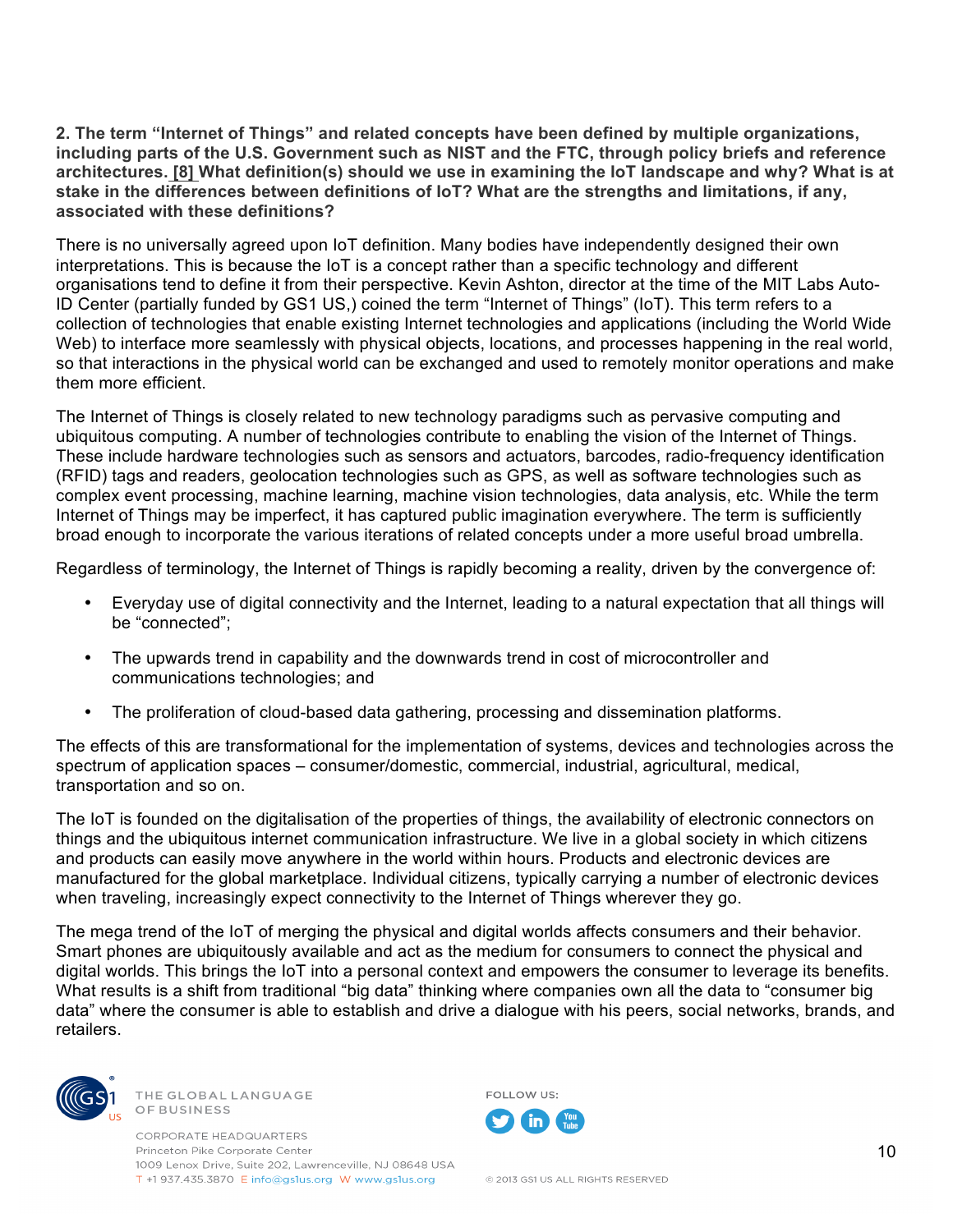Internet of Things technologies enable a much more granular view into operations in the real world. Each individual product instance can be tracked separately throughout the supply chain, allowing for access to information about its provenance, "from farm to fork" for food products, from raw ingredients and components to finished product and beyond.

The essential characteristics of IoT data are that it can contain very granular, real-time, geo-located signals about activity in the real world. This highly specific information provides for the opportunity to more efficiently balance supply and demand, whether in retail (replenishment in store and also across supply chains) or better use of transport resources (demand-responsive transport, on-demand car-pooling), or energy consumption within the home or workplace (e.g., through the use of smart meters). Fine-grained IoT traceability data can be used to make our supply chains more secure and to detect more effectively and eliminate counterfeit goods. IoT technology also includes network-connected sensors and remote processing of the data. This results in applications in healthcare and assisted living for the elderly, through the use of body sensors to remotely monitor vital signs, as well as intelligent medicine cabinets and other tools that ensure that patients take the correct dosage of medication at the prescribed times and conditions.

The impact of the IoT is progressive, impacting all sectors of trade and industry and has the potential to radically change the way companies operate. Most importantly, it has the potential to impact all individuals and the multitude of roles they fill.

**4. Are there ways to divide or classify the IoT landscape to improve the precision with which public policy issues are discussed? If so, what are they, and what are the benefits or limitations of using such classifications? Examples of possible classifications of IoT could include: Consumer vs. industrial; public vs. private; device-to-device vs. human interfacing.**

## **Evolution of Commerce**

The evolution of online commerce has shifted the way business is transacted and classified in radical ways. The emergence of what GS1 US calls "The Commerce Graph" combines all of the commercial connections between products, people and places on electronic networks, including the Internet and other information exchange networks.

Today's consumer is in the middle of a much more complicated network of businesses than ever before. Our physical and digital worlds have converged. Technology has enabled it, and consumer demand has fueled it. With each passing year, the marketing information presented to the consumer at that first moment of truth in the purchase decision is more and more likely to be digital.

For the IoT to properly function the digital representation of a product needs to be the same in potentially thousands of different places. And that digital representation needs to be updated in all locations at the same time. In addition, each of the players in the commerce graph must be able to effectively communicate with each other, regardless of their location in the world. Given the degrees of complexity and scale, it is essential that a common language and set of standards be used. It requires a common global language of business that GS1 US makes possible through identification, capture and share standards for product and location data.

As traditional commerce is increasingly altered by technology and the interconnectedness of the online age, the role of GS1 US has expanding beyond that of a standards organization dedicated to helping industry identify, capture, and share information about products and locations in the supply chain, to a true platform for commerce. Platform theory is all about the new ways of matching service and/or products with consumers and is the driving factor behind the success of companies such as Google, Amazon, and Uber.



THE GLOBAL LANGUAGE **OFBUSINESS** 

CORPORATE HEADQUARTERS Princeton Pike Corporate Center 1009 Lenox Drive, Suite 202, Lawrenceville, NJ 08648 USA T +1 937.435.3870 E info@gs1us.org W www.gs1us.org

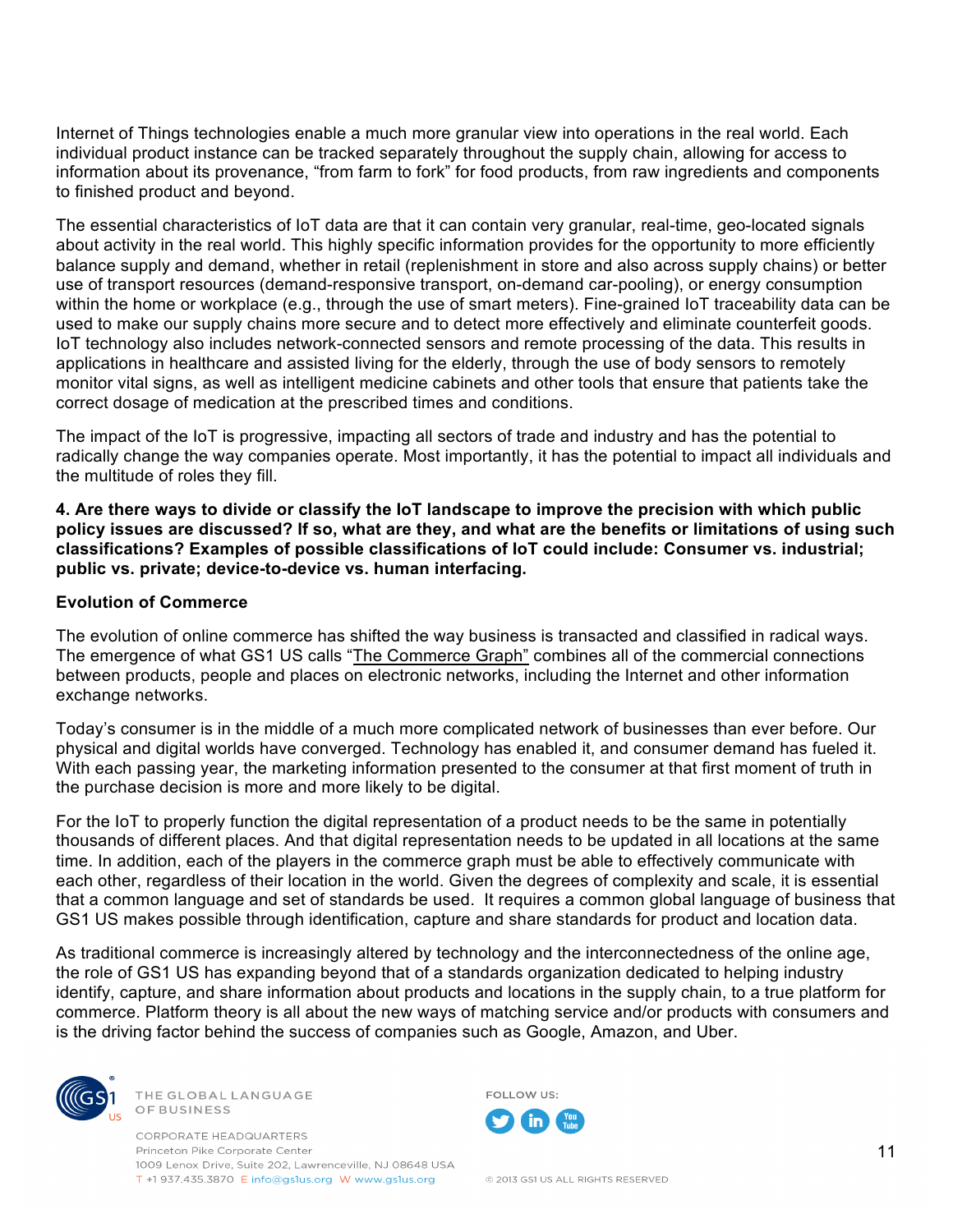The basic tenets of platform theory involve technology enabling value-creating interactions between producers & consumers, an open, participative infrastructure with clear governance, non-linear increase in value for each new user via network effects and leveraging a many-sided market. Examples include:

- Manufacturers, Brand owners, & Retailers
- Distributors & Operators
- Medical Devices & Healthcare Providers,
- Application Developers & Information Providers).

Platform theory with respect to the IoT is a natural application. The internet itself is the platform for which producers and consumers of all types interact in a data driven relationship to effect change in new ways. The concept of the IoT takes commerce and the idea of interaction beyond the human scale, even beyond machine to machine communication, and into the ether of products, objects, locations communicating information and then *acting* on that data independent of human intervention. Within the IoT, the classification of the "consumer" becomes much more fluid, no longer clearly defined as one party in any given transaction or with a singular goal. Both producers and consumers within the IoT can be other products, data capture & analysis facilities, replenishment services, buildings, internet and mobile applications, other platforms such as FaceBook or Google, and more traditional companies, governments, or end-consumers.

#### **Classification**

From transmitting information about the health quality of air in a smart-building based on current weather patterns, local emissions, and occupancy statistics to a central air handling management service; to transmitters fixed to public transportation keeping tabs on infrastructure status and traffic fluctuations, to an individual refrigerator ordering milk from a local grocer via a mobile application so that a parent doesn't have to make one more trip to the store, the IoT has many and diverse applications. There are many possibilities for reducing waste and energy resources in the supply chain when products can communicate autonomously to retailers that they need to be replaced.

A potential classification schema could involve a somewhat artificial separation of "supply-chain/behind the scenes" or "maintenance" activities versus "end-consumer" facing services. An example of maintenance oriented activities could be auto replenishment at the back of store level from warehouses when front of store systems alert that consumers are looking for more product. A purely consumer facing application would be more front and center in daily life such as a change in blood pressure medication being automatically sent to a consumer's home in response to an alert from an internet enabled wearable fitness tracking device. The basic concepts of supply and demand and transfer of the data are the same yet the actors and outcomes are very different.

#### **The Need for a Flexible Model**

Prematurely categorizing new technologies is often limiting potential because in the early stages of development we are unable to see the full potential and potential applications. For example, the advent of the World Wide Web (WWW) was classified into specific categories: being online, search, and email. These features have since merged across industrial, personal and business applications. If it had been determined that the WWW had to be considered differently for personal vs. business applications (as in France with Minitel), we would not have the seamless internet experience known today. Looking at specific technologies in a vacuum can result in public policies that limit creativity, opportunity and development. In the case of the Internet of Things, we should not create a new set of data management guidelines; rather good data principles should be applied across all technologies.



THE GLOBAL LANGUAGE **OFBUSINESS** 

CORPORATE HEADQUARTERS Princeton Pike Corporate Center 1009 Lenox Drive, Suite 202, Lawrenceville, NJ 08648 USA T +1 937.435.3870 E info@gs1us.org W www.gs1us.org



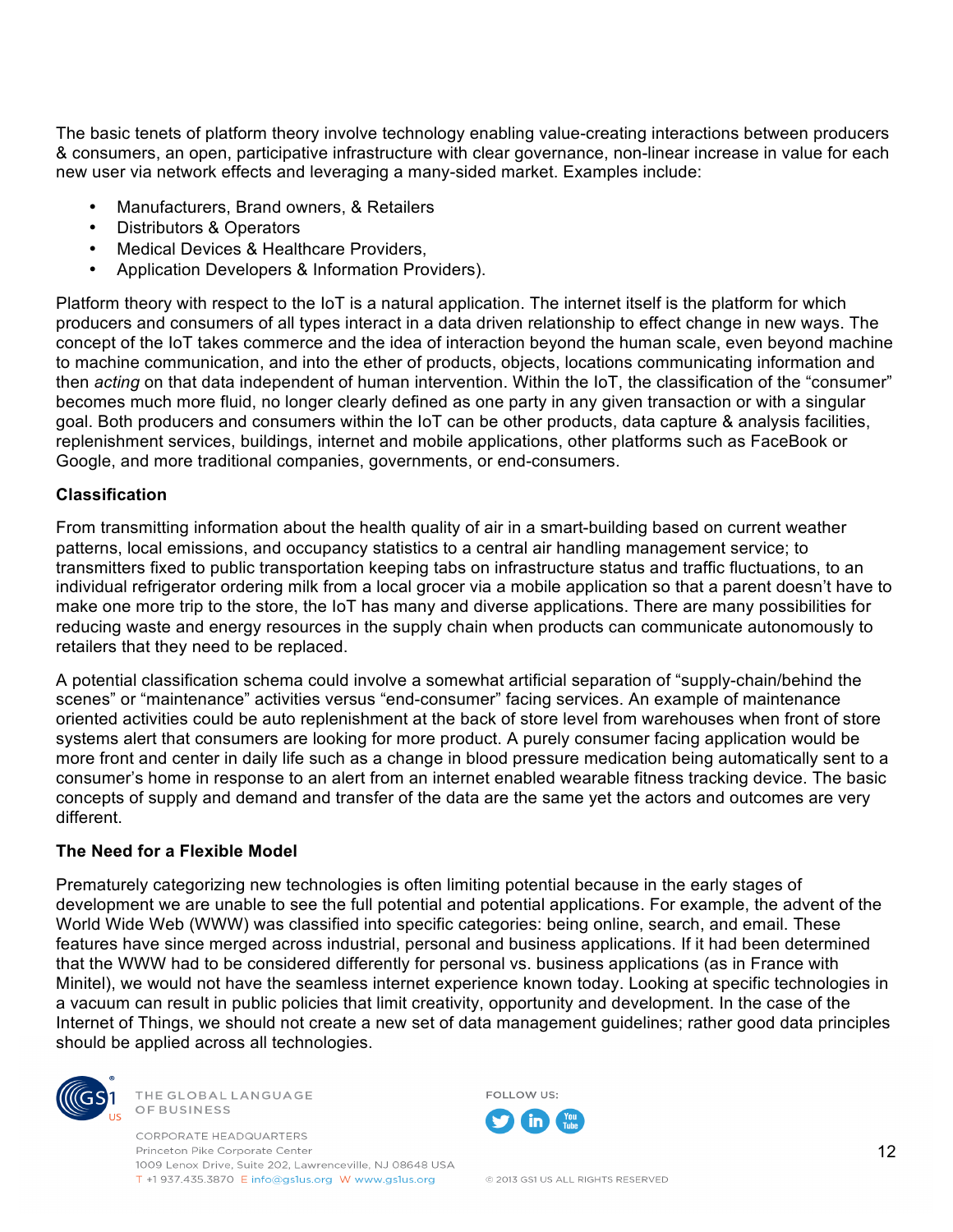As with any new technology, attempts to classify the various components into specific categories can quickly become complicated, given so many unknowns. An inherent limitation to the classification of any future technology or experience is that we are, necessarily, limited by what we know "today". This speaks to the need for a flexible model which allows for categorizing what we know or can predict, but also remaining open to the inevitable unexpected.

## **5. Please provide information on any current (or concluded) initiatives or research of significance that have examined or made important strides in understanding the IoT policy landscape. Why do you find this work to be significant?**

The Auto-ID Labs are a network of seven academic research labs located all over the world that are working on many important research initiatives related to the IoT: http://autoidlabs.org/wordpress\_website/

The Auto-ID Labs' work is important not only because it is part of world-renown engineering universities that have made key advances in "high tech", but also because meaningful debate on the future of the IoT cannot exclude other regions from the process. We would like to see government look at itself as a partner with industry and universities to drive IoT innovation.

In advancing the IoT policy landscape, GS1 has been actively engaged in the transatlantic and global dialogue. From 2009 to 2011, GS1 was the leader of an EU-funded project (gRiFS5) which explored the feasibility of coordinating IoT - related standardization activities on a global level. GS1 also participated in a second project aimed at raising awareness among industry and consumers about RFID technologies. Since 2010, the policy debate in the European Union Commission has broadened its scope to address a wide set of technologies, similar to RFID, that are generally referred to as the IoT. Here too, GS1 was an active member of the "IoT expert group" that supported the European Commission's work to identify emerging policy issues for the period 2010-2012. On a global level, GS1 was one of the founding members in 2011 of the Internet Governance Forum Dynamic Coalition on IoT7, a multi-stakeholder forum aimed at fostering dialogue between the public and private sector on policies to promote development of the IoT. We mention this work because we cannot stress too much the importance of global stakeholder and industry engagement.

## Response to Technology Questions

## **6. What technological issues may hinder the development of IoT, if any?**

## **a. Examples of possible technical issues could include:**

## **i. Interoperability**

There is a strong need for global standardization to reduce region-specific barriers to adoption. These measures also aid in avoiding mistakes made in numerous other areas such as the lack of harmonization on radio spectrum (frequency bands and protocols) for mobile phone traffic, the lack of global standards for mains, power sockets and plugs, and region-coding of DVDs. These type of regional divergence and proprietary standards hinder adoption by increasing cost and complexity for end-users.

We must encourage open discussion and global cooperation on the standardization required for successful implementation and usage of the Internet of Things. Significant progress has been made over the last 10 years through the efforts of the global GS1 community to develop freely available open standards for networked RFID, unique identification, and supply chain information exchange. These standards have been supported by commercial hardware and software implementations and open source initiatives such as the Fosstrak (https://fosstrak.github.io/) project.



THE GLOBAL LANGUAGE **OFBUSINESS** 

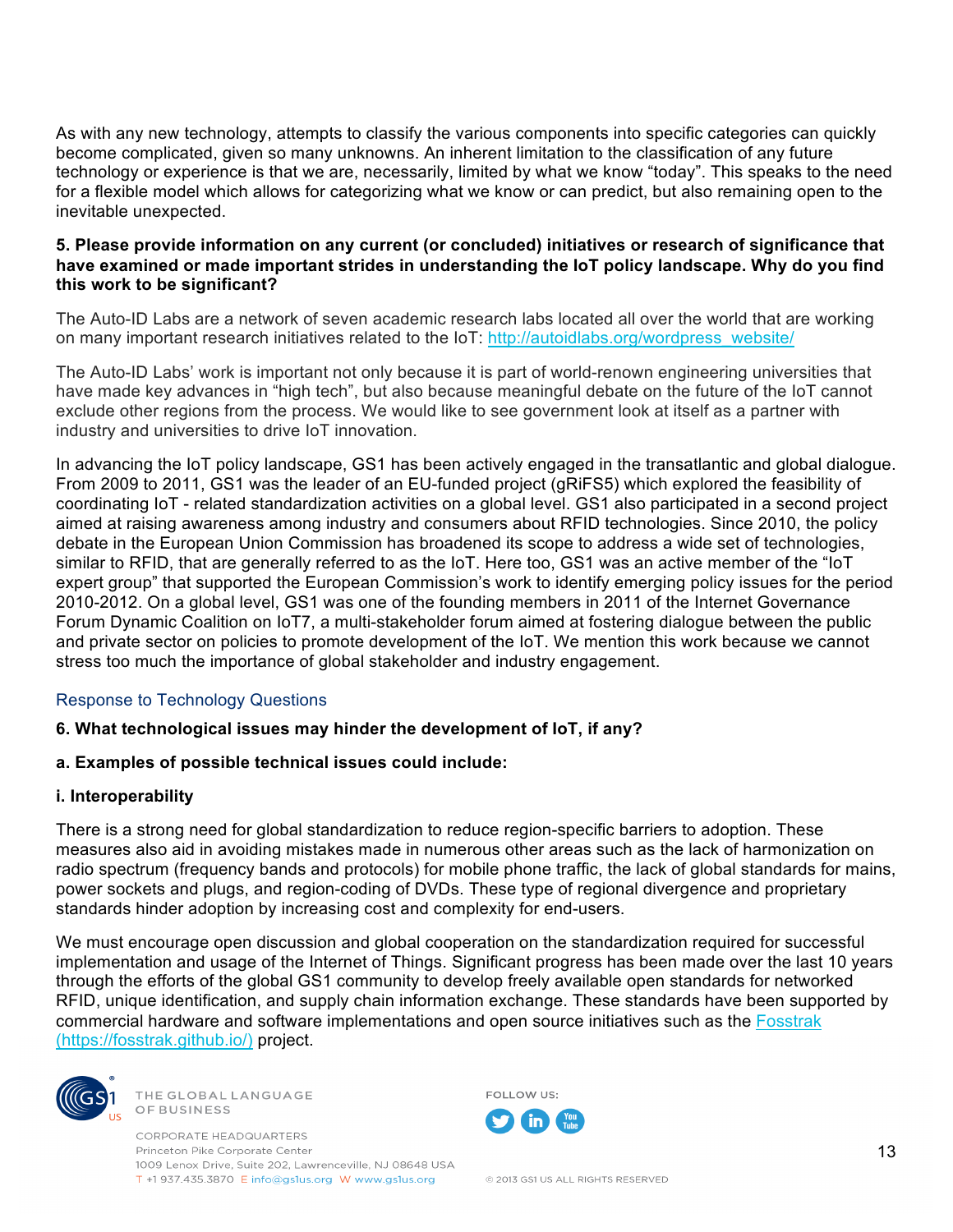The IoT is all about integrating multiple disciplines, e.g. sensors, RFID, networks, cloud, security, information technology, etc. These different technologies are largely standardised, but have been considered separately. A reference architecture is an essential foundation to enable integrating the diverse technologies into IoT applications.

The integration of multiple technologies in IoT applications requires a high-level of interoperability between the various components. This is a critical factor to enable IoT applications to develop and to proliferate. The stumbling blocks will not be the lack of standards but at the contrary the fact that too many standards are available, leading to difficult choices to be made when designing IoT applications. These difficulties may often be exacerbated by the defensive attitude of solution providers willing to protect their market and thus not necessarily motivated to adopt open standards and to pursue fully interoperable solutions. It is thus important that end users contemplating IoT applications to include the need for open standards and interoperability in their list of requirements.

## **iv. Availability of network infrastructure**

IoT related architecture needs to ensure that any object can be seamlessly identified across industries and domains, and that data can be exchanged in an interoperable, unambiguous, and scalable manner. Today, these requirements are typically addressed with local, technology vendor-specific closed-loop schemes. Therefore, a critical factor in enabling the IoT will be the availability of global standards for identification, data capture, and sharing for hardware, software, and application infrastructure.

On the hardware level, the key driver is the on-going need for miniaturization and availability of low-cost labels, tags, and sensor networks with ever increasing computing power. These sensors represent the nerve endings of the IoT and enable things to act smarter than those that have not been tagged. Take, for instance, the problem of pervasive sensor design. In order for sensors to be pervasively deployed in an environment, they must be cost effective. Prices in microelectronics continue to drop every day, but we are still not at the point where it is economically viable to monitor the temperature of every frozen carton in the cold chain with a conventional wireless sensor. Imagine the possibilities if this depth of monitoring became cost efficient.

On the software level, new methods for collecting, aggregating, storing, interpreting, visualizing, and sharing the massive data sets generated by sensors are the future. Smart analytics are the key to leveraging the power of sensor data for businesses and consumers to derive actionable insights in the right context. In order to enable IoT analytics, global standards for linked open data are required to distribute this information in a machine- readable and interoperable way through the internet.

Software application developers will be able to leverage linked data to combine data from multiple sources in order to add contextual information. For example, open mapping data can be combined with geospatial data in web pages and real-time observation data from GPS, RFID, or scanned QR codes to build augmented reality applications. This will allow people to discover additional relevant information about their immediate surroundings, local businesses, local events, exhibitions, etc.

Last but not least, interfaces and user-driven standards for empowering consumers to leverage the IoT in a powerful way are required. While the IoT in principle is able to manage complex systems semi- or even fullyautonomously, users need tools to be involved for decision-making and control via their smart phones or personal computers.



THE GLOBAL LANGUAGE **OFBUSINESS** 

CORPORATE HEADQUARTERS Princeton Pike Corporate Center 1009 Lenox Drive, Suite 202, Lawrenceville, NJ 08648 USA T +1 937.435.3870 E info@gs1us.org W www.gs1us.org

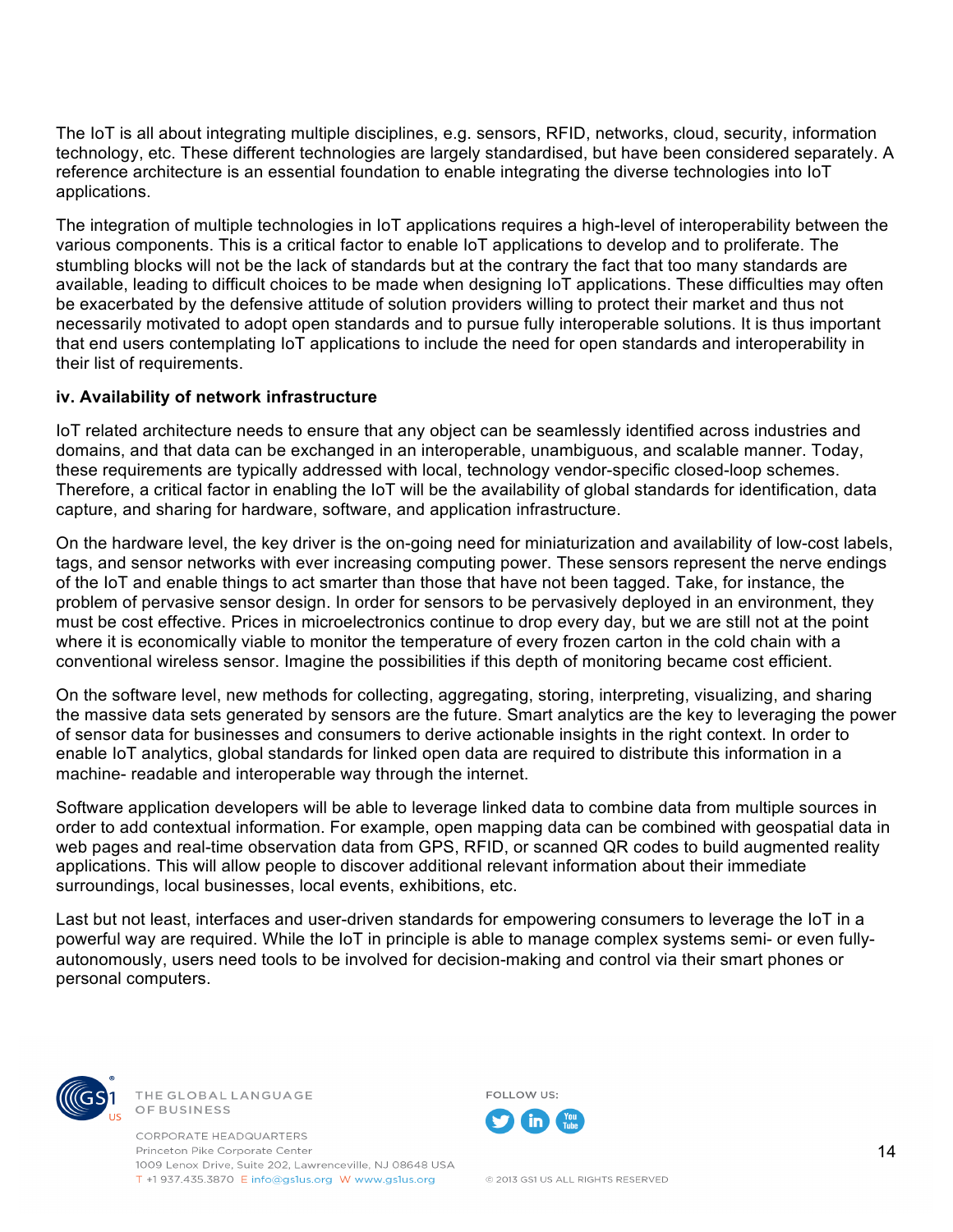#### **v. Other**

#### **b. What can the government do, if anything, to help mitigate these technical issues? Where may government/private sector partnership be beneficial?**

Government and private sector/industry can benefit significantly by partnering on the issues facing us in the IoT future. GS1 US urges government to leverage existing standards used by industry in the data identification, capture, and share standardization space. To create new standards would introduce a level of confusion into existing commerce systems that would all but guarantee the failure of the well-intentioned attempts to govern the IoT.

Additionally, in order to succeed, the IoT governance platform must be sufficiently open to allow value for all parties to be recognized. GS1 US believes strongly in the power of bringing representatives of all stakeholders to the table when discussing problems facing industry in order to encourage a wide array of perspectives and ultimately craft a sustainable solution which benefits all players. Only then will true engagement, adoption, and actual usage of any solution occur.

## Response to Infrastructure Questions

#### **8. How will IoT place demands on existing infrastructure architectures, business models, or stability?**

Pervasive, mobile-accessible internet coverage is critical to the success of the IoT. This enables sensors or readers to easily transmit data to the cloud, from which monitoring authorities or the public could access them. In areas where Wi-Fi coverage is not an option, advances in power harvesting devices and batteries could be utilized to boost sensor communication range. Use might also be made of "data mules" to gather data from sensors outside the "read range." For example, a reader mounted on a janitor's cart would allow for the daily monitoring of short-range passive air quality sensors in all rooms of a building. Similarly, readers mounted underneath a railway engine could be used to periodically monitor concrete railroad ties for strain and cracks.

Information from sensors can also be used for monitoring perishable goods such as fresh food products, as well as public infrastructure such as bridges, tunnels etc. to look for signals that give an early warning of degradation, spoilage, or the need for maintenance or intervention. However, sensor data is much more complex than simple observation data when barcodes or RFID tags are read at different locations. Not only are there a wide variety of different properties that can be sensed (e.g., light levels, humidity, concentration of gases, vibrations), it is sometimes necessary to "smooth" the data in order to extract the most meaningful interpretations. To realize the goal of effective standards for seamless identification, capture, and sharing of information about physical objects and activities in the real world in an IoT, GS1 and the Auto-ID Labs are collaborating with established organizations including the Sensor Web enablement architecture from the open geospatial Consortium and the Semantic Sensor network activity within W3C.

#### Response to Economy Questions

#### **13. What impact will the proliferation of IoT have on industrial practices, for example, advanced manufacturing, supply chains, or agriculture?**

The proliferation of IoT related technologies and capabilities is already creating a major impact in many areas of current industrial practices. For example, enhanced sensor technology such as the ability to affix RFID tags to metal and liquid substances, waterproof RFID tags, and cold chain tag ability combined with dramatically falling RFID tag costs and cloud based track and trace platforms all work together to allow industry to capture and share real time information across value chains.



THE GLOBAL LANGUAGE **OFBUSINESS** 

CORPORATE HEADQUARTERS Princeton Pike Corporate Center 1009 Lenox Drive, Suite 202, Lawrenceville, NJ 08648 USA T +1 937.435.3870 E info@gs1us.org W www.gs1us.org

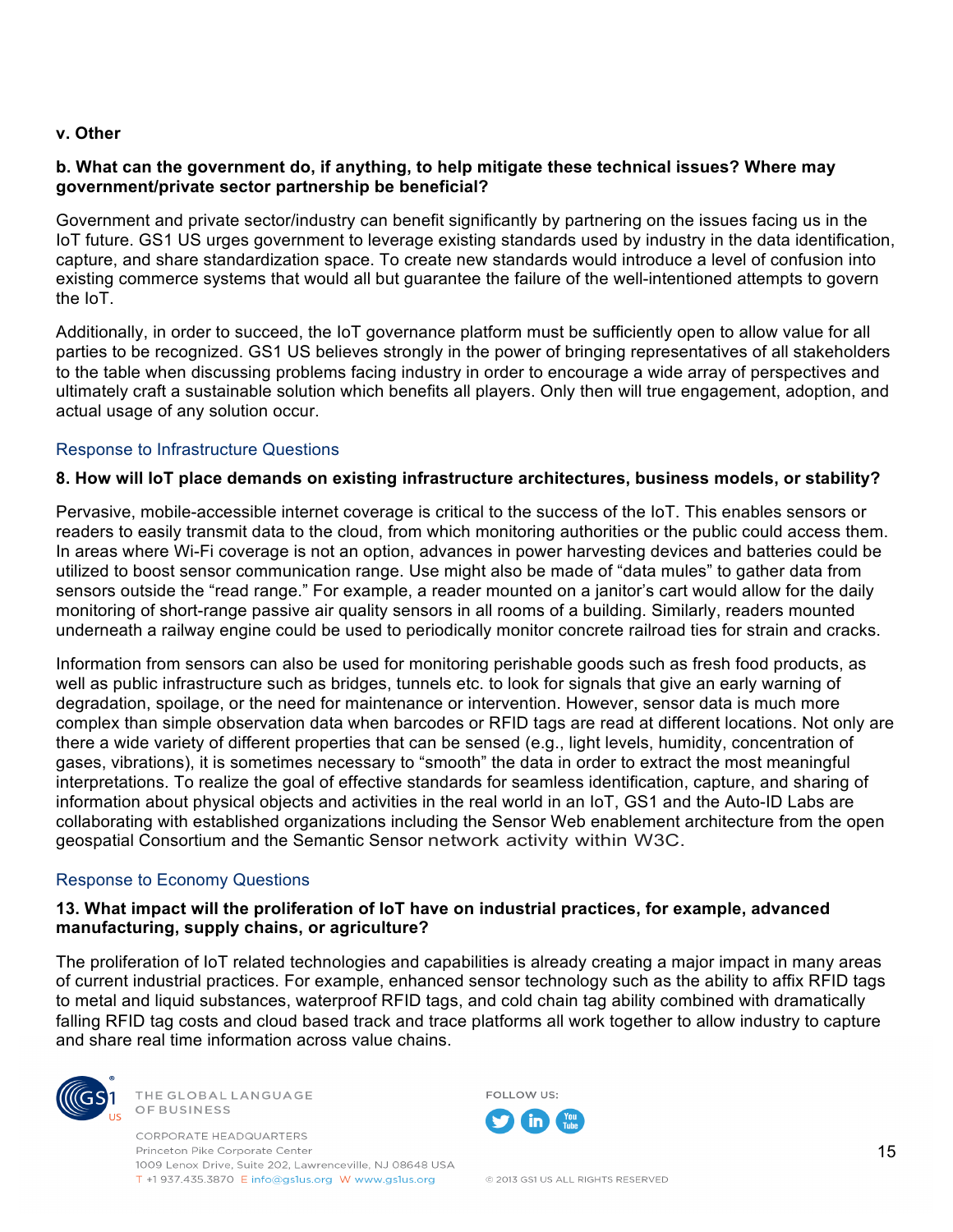In the retail supply chain, mobile applications to trace product pedigree and validate authenticity claims combined with product and promotion information available to the consumer is revolutionizing the in-store and mobile shopping experience. Item level tagging allows for automated shelf availability, enhanced inventory accuracy and works to combat shoplifting. Cloud based point of sale (POS) systems provide instant sales information to the business while intelligent retail kiosks offer higher levels of customer satisfaction for the consumer.

In Food & Beverage supply chains, RFID tank management improves asset management and goods deliveries. RFID enabled wine cellar systems allow for cross border inventory tracking, regulatory compliance, and complete product visibility. From a consumer safety perspective, Hong Kong restaurants are employing RFID tags on sushi plates to ensure product freshness.

From a logistics perspective, the IoT is enhancing fleet management in air cargo terminals, beverage operations, and transportation systems. GPS based ePOD (electronic proof of delivery) is ensuring product deliveries, while e-lock applications are facilitating cross border logistics and risk assessments.

The GS1 Blue Number initiative with the United Nations gives an identification number to the very first link in the supply chain, farmers of small agricultural plots in emerging economies. This first step of identification gives access to the number of farmers in particular locations and their methods of production. We envision a future where monitoring devices linked to mobile communications will ease sustainability compliance and reporting by demonstrating compliance with national and international voluntary standards, as well as charting a path to improved performance. IoT applications will help these small farmers manage and communicate their sustainable supply chain commitments to consumers continents away.

## **a. What will be the benefits, if any?**

The benefits of the IoT are as diverse as the applications but some of the overriding benefits include increased efficiencies for business, much greater access to and control over information about products, services, and experiences for consumers, and greater insight to and ability to influence in areas of regulatory interest for government.

## **b. What will be the challenges, if any?**

Potential challenges are many including infrastructure challenges and data ownership issues. Additionally, as we have seen with the explosion of the internet and greater access for the consumer to information about products, services, and experiences they purchase and consume, the more access there is, the more information is required. At some point, the drive for more information and control begins to degrade the quality of the experience overall and inhibits business and government from effectively providing safe products in a sustainable way.

## **c. What role or actions should the Department of Commerce and, more generally, the federal government take in response to these challenges, if any?**

The federal government can have a positive impact on both industry and the consumer by crafting policy that provides the information consumers are demanding that can be implemented in a structured, standardized process, enabling industry to comply in a sustainable way.



THE GLOBAL LANGUAGE **OFBUSINESS** 

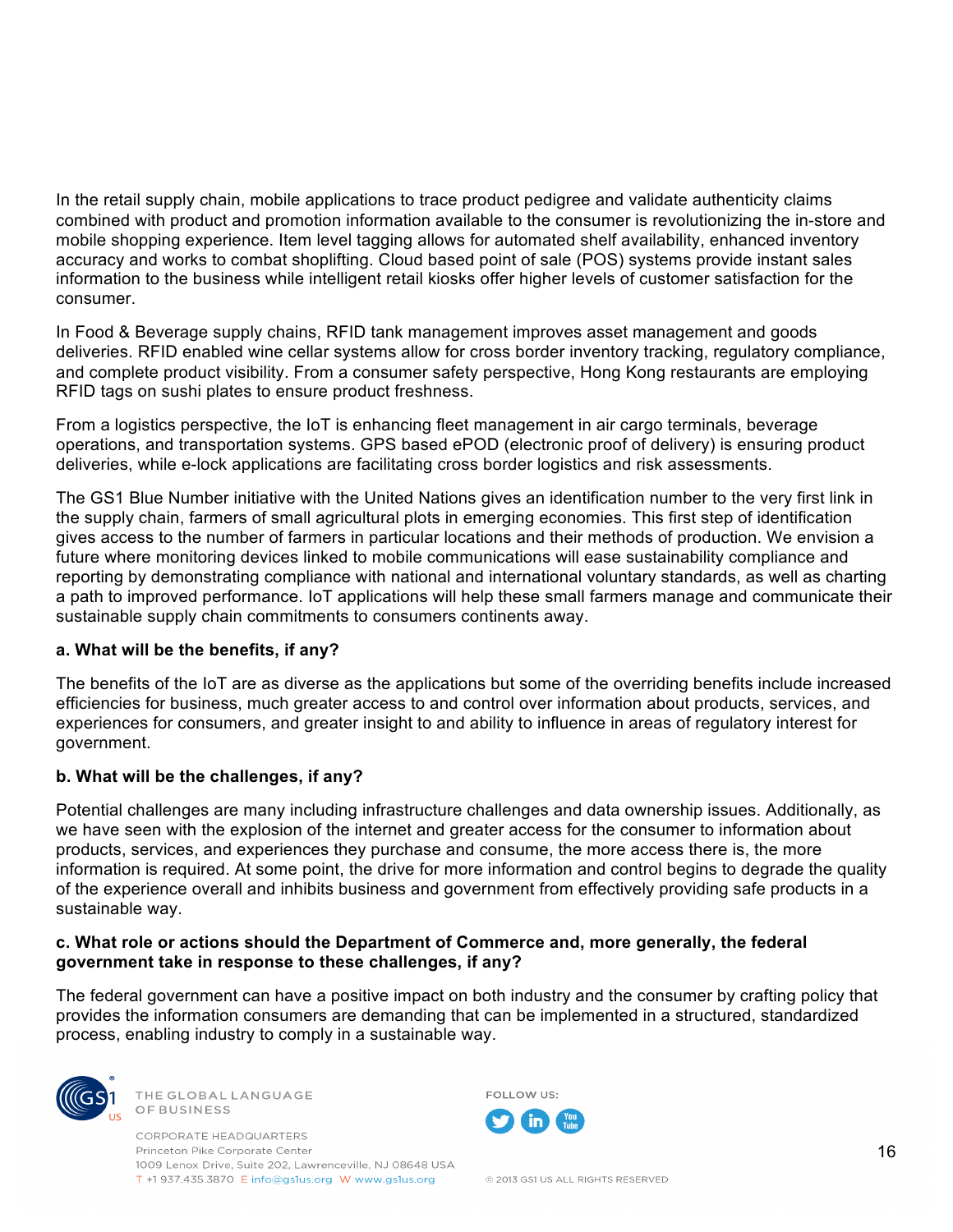With the advent and entrenchment of IoT applications into our daily lives, these challenges will become commonplace. Government, industry, and consumers must work together to manage demands, expectations, and implementation of sustainable ways to meet the needs of all parties. Standardized data, attributes, and processes are critical to making the ongoing management of the IoT successful.

# Response to Policy Issues Questions

*Policy Issues:* **A growing dependence on embedded devices in all aspects of life raises questions about the confidentiality of personal data, the integrity of operations, and the availability and resiliency of critical services.**

# **17. How should the government address or respond to privacy concerns about IoT?**

Any efforts to address privacy concerns should be technology neutral and should only focus on the principles for data use and in what context they should be applied. Government should not focus on the underlying devices or technology enabling those devices.

IoT technologies transcend political boundaries and will only deliver their true potential if policymakers are able to engage with all relevant stakeholders to identify a global framework of principles that can address societal expectations. International cooperation efforts offer convincing examples of how such principles could be developed. The World Summit on information Society organized by the UN and the ensuing Internet Governance Forum have not only significantly contributed to a better understanding of the opportunities and challenges of such a transformative technology but, perhaps even more significantly, have contributed to shaping innovative policy-making approaches. Established international platforms for regulatory cooperation would provide an ideal means to develop a truly global approach to the IoT. The Transatlantic Economic Council, the OECD, APEC, and ASEAN could lead international coordination where new standards are needed (e.g., in areas of privacy, confidentiality, and usage of data, etc.) as well as exploring innovative approaches to new radio spectrum allocation.

New regulation inevitably trails innovation and barely supports current business models. A principal based approach encourages innovation by allowing for a flexible response and accountability. GS1 has experience pulling all stakeholders together to develop principal based approaches. Examples include our work to develop global privacy guidelines for Electronic Product Code (EPC) RFID applications and a free Privacy Impact Assessment online tool. GS1 led the stakeholder group that developed a PIA tool that was endorsed by the European Union member states' privacy commissioners, the Article 29 Working Party. We also participated in the European Commission's RFID and IoT Expert Groups as part of our commitment to a transatlantic dialogue.

## Response to International Engagement Questions

## **20. What factors should the Department consider in its international engagement in?**

## **a. Standards and specification organizations?**

Throughout the vast array of potential IoT applications, there is one common dependency – the integrity and usability of data. The data required is not just big data, but quality data, which must be accurate, complete, timely, and relevant in order to be of use to the consumer, trading partners and government.

Quality data is sharable and linkable, so that all the relevant and related information, such as images and reviews, can be aggregated for consumers, customers and patients. To be sharable and linkable, data must be globally standardized.



THE GLOBAL LANGUAGE **OFBUSINESS** 

CORPORATE HEADQUARTERS Princeton Pike Corporate Center 1009 Lenox Drive, Suite 202, Lawrenceville, NJ 08648 USA T +1 937.435.3870 E info@gs1us.org W www.gs1us.org



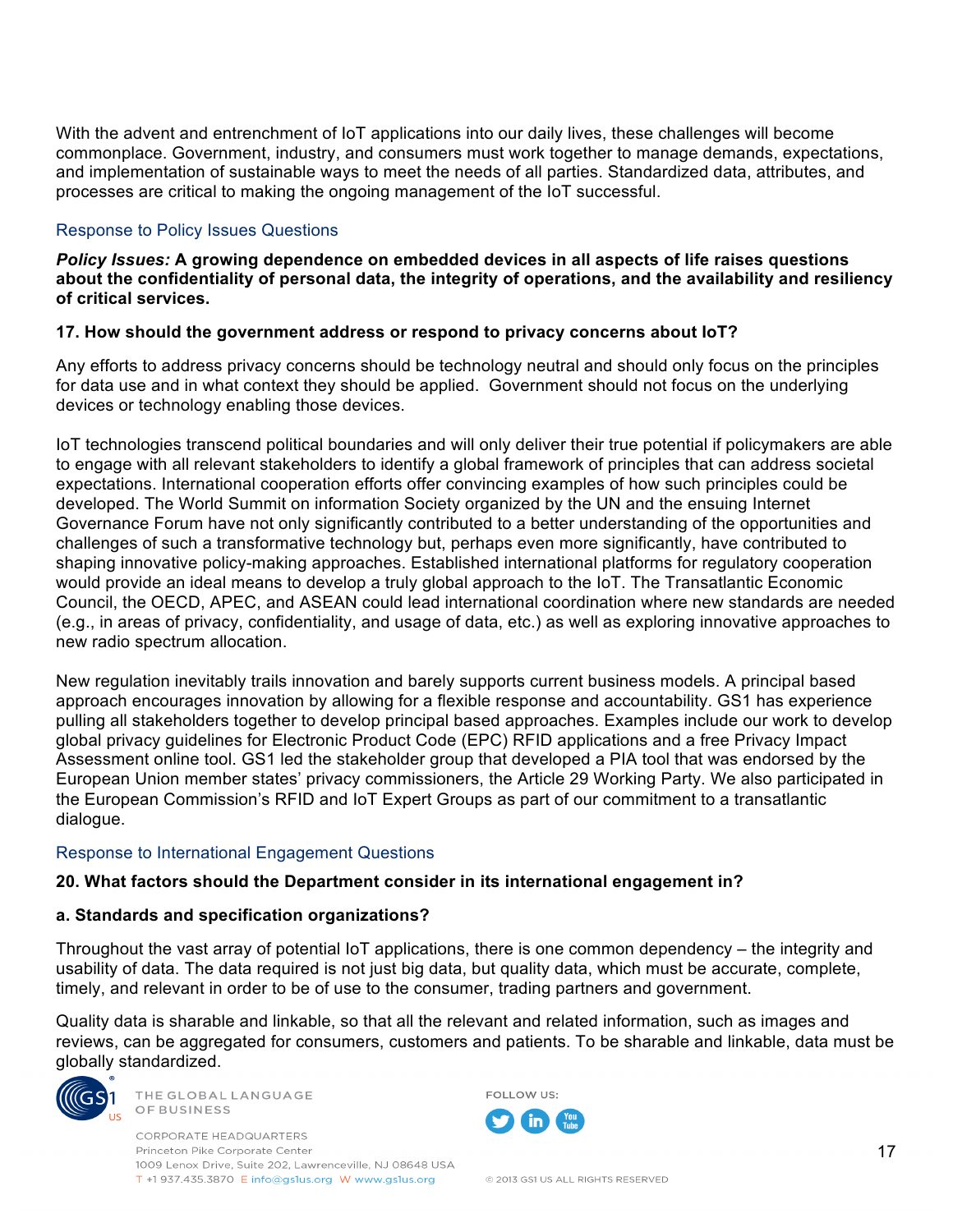The changes coming with the world of the IoT are already disrupting the way companies do business. At GS1, we help industry leaders see opportunity in disruption and collaborate to deliver better outcomes for everyone in industry. This is where standards come in. When industry agrees on standards, they are free to invest more resources into understanding insights that create competitive advantage. We believe this benefit extends to all parties within the IoT space and we urge government parties to leverage the work already in play by industry to harness the power of data identification, capture, and use standards in the next wave of technology enabled commerce.

GS1's unique role is to bring communities together to create standards. We are a neutral not-for-profit that is inclusive and collaborative. Our organization is global but we have strong local footprints through our member organizations. GS1 standards are governed by users and designed to meet their unique needs.

# GS1 & Other Organizations

GS1 enjoys strong working partnerships and alliances with a variety of trade associations, governmental organizations and standards bodies, including:

- AIM Global: The Association for Automatic Identification and Mobility
- ANSI
- HL7: Health Level 7
- ICCBBA: The International Council for Commonality in Blood Bank Automation
- ISBN: International Standard Book Number
- ISSN: International Standard Serial Number
- ISO: The International Organization for Standardization
- UN/CEFACT: The United Nations Centre for Trade Facilitation and Electronic Business
- WCO: The World Customs Organization<br>• WHO: The World Hoalth Organization
- WHO: The World Health Organization

GS1's working relationship with ISO, the International Organization for Standardization, is a particularly long and active one. ISO is the world's largest developer of standards. Headquartered in Geneva, it represents 158 national standard bodies: one per member country. A number of GS1 staff members participate actively in ISO standard development committees, or even serve as their Chair or secretariat.

GS1 is the secretariat for ISO/IEC JTC1/SC31 which handles bar code and RFID standards. In that role, GS1 also has a liaison to ISO TC68 which handles financial services standards. Within JTC1 GS1 has status as an "approved reference specification originator organization" (ARO) allowing ISO/IEC standards to incorporate GS1 standards by reference. GS1 is also approved to use the "PAS Process" which allows GS1 standards to be published as ISO/IEC standards through a simple approval process. There are several examples of GS1 standards that have been simultaneously published as ISO standards.



THE GLOBAL LANGUAGE **OFBUSINESS** 

CORPORATE HEADQUARTERS Princeton Pike Corporate Center 1009 Lenox Drive, Suite 202, Lawrenceville, NJ 08648 USA T +1 937.435.3870 E info@gs1us.org W www.gs1us.org

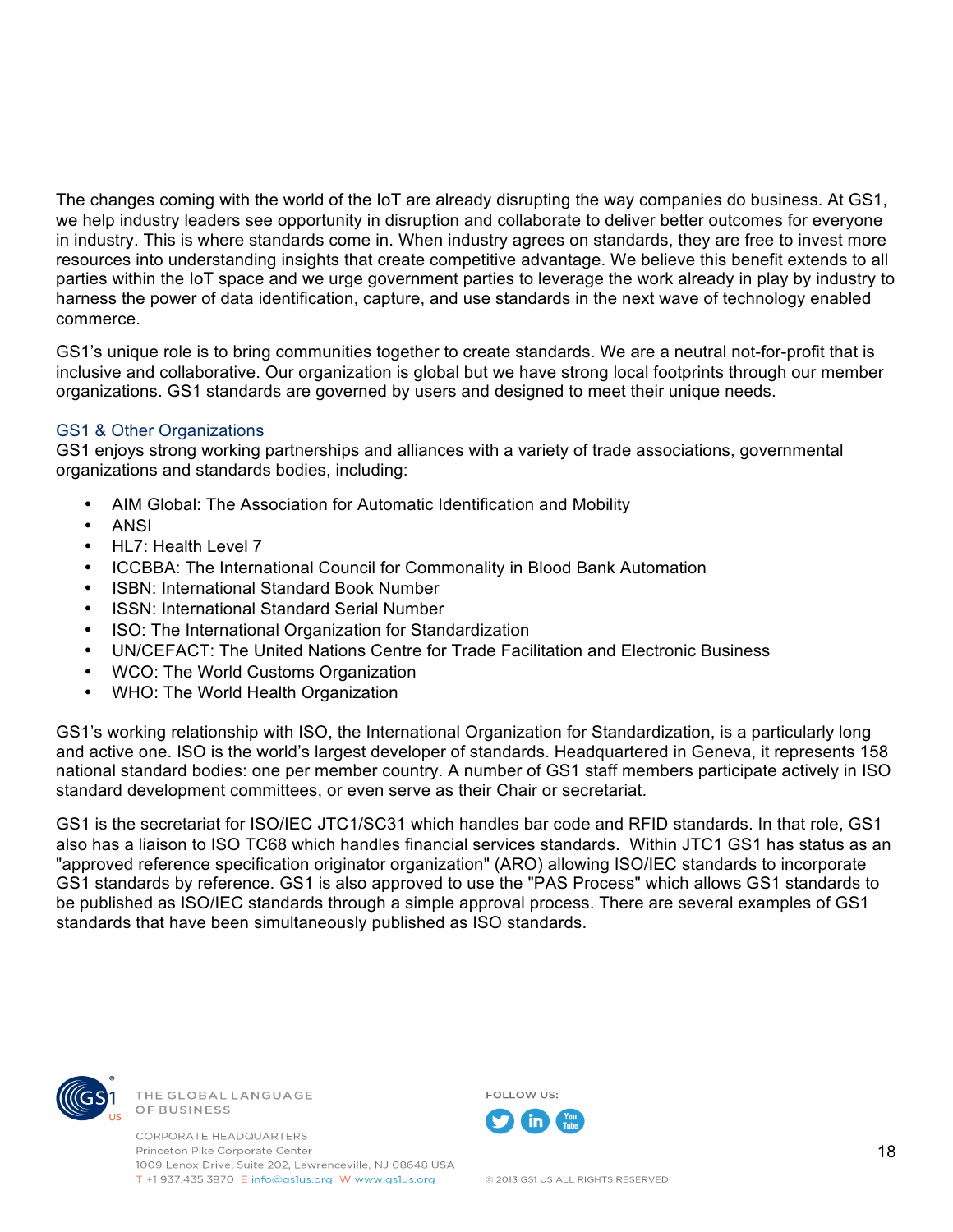#### **Summary**

As we look across the various needs and applications of the Internet of Things, there is one common need – the integrity and usability of data. It's not just about big data, it's about quality data – for the consumer, trading partners and government.

Quality data must be tied to a uniquely identified object, location, service, or idea. It must then be sharable and linkable, so that all the relevant and related information, such as images and reviews, transmissions from one product to another, real-time information such as traffic, infrastructure health, transportation related data, etc. can be aggregated and put into real use for applications, consumers, customers, patients, and government users. To be sharable and linkable, that data has to be standardized.

GS1 Standards provide unique identification of products, objects, locations, and services; capture of relevant information about the identified object, and a methodology for safe and efficient sharing of that quality data to all interested parties via a common vocabulary known as the global language of business. GS1 Standards are extensible across industries, providing a sustainable solution past the commercial sector, including such sectors as healthcare, industrial products and the defense industry. These standards and the associated processes and methodologies for communication of data are easily transferable into the burgeoning IoT space.

GS1 believes that its 40 years' experience in providing globally unique identification and its 10 years' experience in providing global registration and dissemination of reference data for over 13 million products, legal entities, and other business objects is directly applicable to NTIA's work in the future of the IoT.

#### **Attachments**

- 1. GS1 US Annual Overview (https://www.gs1us.org/about-gs1-us/corporate/annual-overview)
- 2. GS1 FTC IoT Submission (https://www.ftc.gov/policy/public-comments/initiative-484)



THE GLOBAL LANGUAGE **OFBUSINESS**